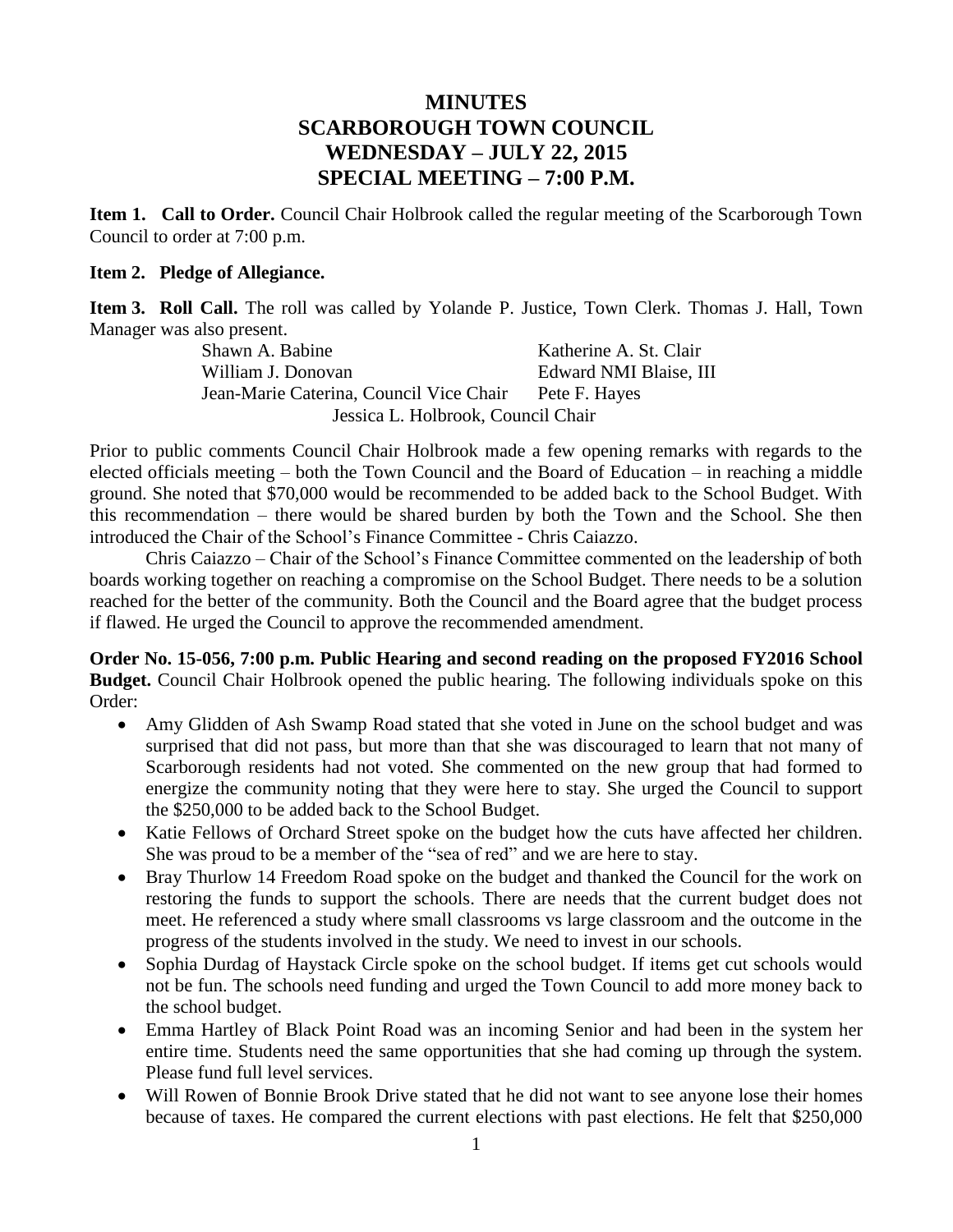was still low. With the extra money coming in the School still does not get any extra. Strong schools make a town more attractive. He felt that the Town Council should fully restore the school budget.

- Sara Mullen of Gunstock Road spoke on the school budget. She stated that we compete with other municipalities for families to move to. Our schools are not getting any better and the publicity that we have been getting is not good. If more and more programs are cut, families will not move here. However, the \$250,000 is a good compromise.
- Anne Valente of Sage Brush Drive noted that her sister, who lives in northern Maine, commented on what was going on in Scarborough. Ms. Valente stated that she teaches in another community and could have taken her sons with her, but thought they would be better off here; now she wonders if she made the right decision. She would gladly support a tax increase.
- Ruth Hemming of Howard Lane thanked all who was involved in reaching a solution. She spoke on the senior population and their financial hardships they go through. We cannot afford to not support our schools.
- Wayne Keller of Schooner Road noted that we chose Scarborough in 2005. Then moved out of state and after a few years we moved back to Scarborough because of the school system. We need to preserve our school and we need to consider it a priority.
- Robin Trombly of Pondview Drive noted that she had looked up the word democracy, it means for the people, by the people and is clear that the majority rules. She would not support anything but level services. Hopefully, the majority will rule. I will pay attention from this point forward.
- Deborah Fusch-Ertman of Fairway Drive spoke on how there are those all over who have financial needs. She shared a handout that she had developed which list services that could assist individuals. She suggested that this information be posted on the website and made available to the public.
- Alex Maybarduk of Bayberry Lane stated that having a better school system means a better return on his home.
- Amy Scooter of Jana Lane thanked the Council for their service and hoped that we could come together for a compromise. She also supported the \$250,000 being added back in the budget. The extra activity is very important, it helps students in developing who they are and become.
- Tina Pettingill of Hunter Point Drive thanked the Council and the Board for all their work. We do not have a spending problem, but a funding problem. We are ready to be part of the healing of Scarborough.
- David Tate of Rye Field Drive stated that he is really cheap; but when it comes to spending money on my children, I would pay. He wondered why this conversation was about the School - there is an entire town budget. They had bought a house here because of the schools.
- Liam Somers of Holmes Road spoke on the education that he had growing up. He then went on to review the numbers of the school budget over the past few years. He then stated the there should be discussions on what the future needs are for the school and the town.
- Dr. Julie Muller of Ottawa Woods Road had wanted to address the "Goldie Locks" issue, but that was a moot point. She did not feel that Scarborough was not a town divided. We did not come out on the first vote and we need to have continued discussions.
- Larry Hartwell of Puritan Drive spoke on the school budget and the cuts that the school purposed. He would support the compromise.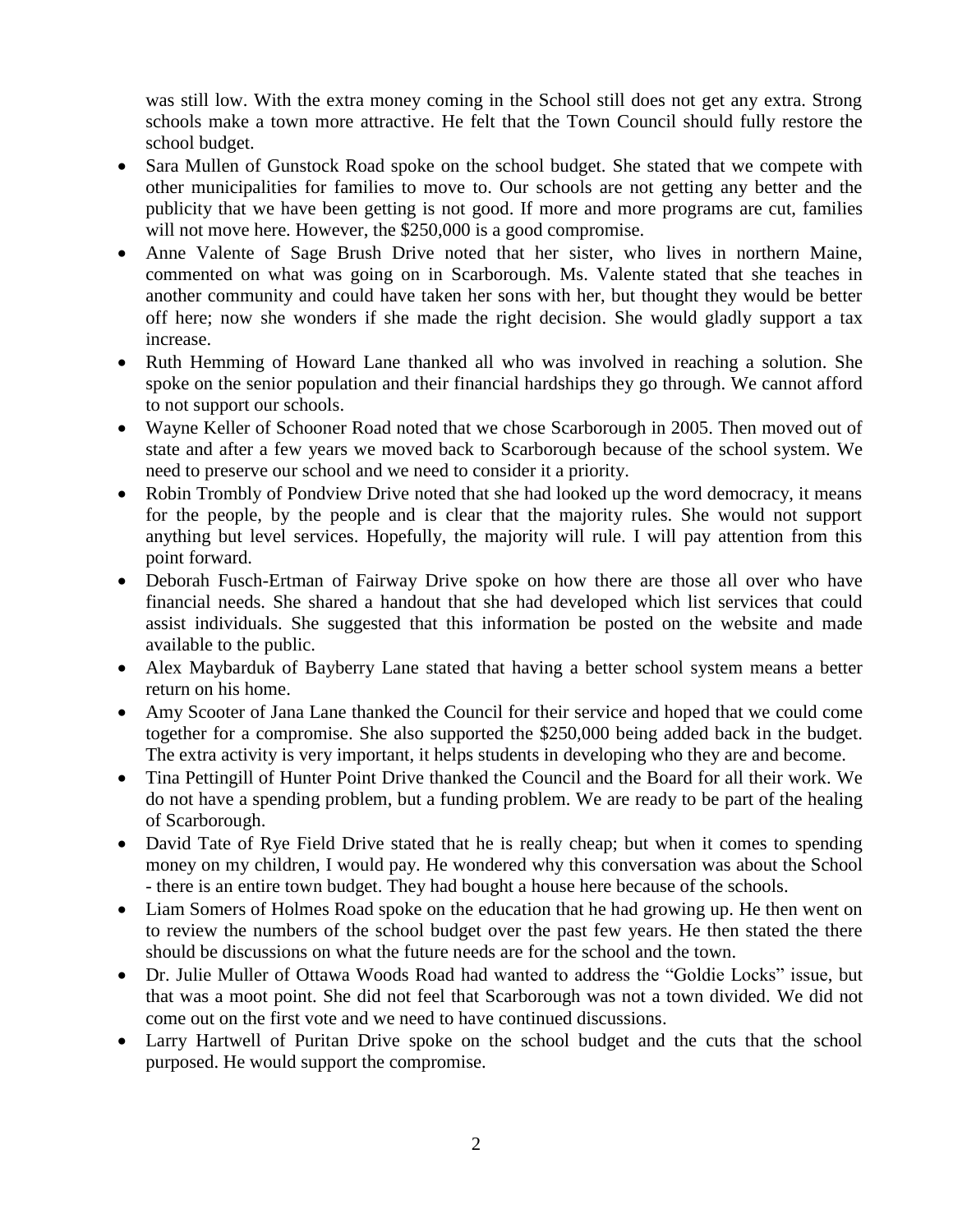- Zakia Nelson of 18 Fairway Drive spoke on the budget and asked that the council reconsider the "Goldie Locks" question and add it back to the ballot. This is data that needs to be collected and wondered why the decision was made to remove it.
- Lexi Jamieson of Kerryman Circle spoke on behalf of the Key Club and other groups at the school. She asked the Town Council to reconsider the school budget and add back full funding.
- Hillary Durgin of Sequoia Lane spoke on the budget and felt that there should be a compromise, but not at the expense of the students
- Stacey Neuman of Windsor Pines Drive spoke on the budget and asked that it be a unanimous decision. She thanked the School Board and the parents for all their work. We should support the compromise.
- Omer Durdag of Haystack Circle stated that he had failed to hear from the Town Council on how you would handled this next year. What is your vision; how will you get it done? Where is the can do spirit and the Town Council has an obligation to the community. Where are the tools that would be used next year?
- Katie Foley of Lucky Lane felt that the town worked hard and she does have a vision we could have capital fund raising events to raise money. We need to work together to get where we need to be.
- Kim Bridgham of Spurwink Road stated that the first vote failed because parents did not get out to vote. She would support a \$250,000 dollar cut.

There being no further comments either for or against, Council Chair Holbrook closed the public hearing at 8:10 p.m.

Motion by Councilor Donovan, seconded by Councilor Caterina, to move approval of the second reading on the proposed FY2016 Municipal/School Budget.

Motion by Council Chair Holbrook, seconded by Councilor Babine, to move approval to amend the main motion on the FY2016 Municipal/School Budget as follows:

**WHEREAS,** the Scarborough Town Council adopted FY2016 Operational and Capital Budgets for the Town and the School on May 20, 2015, with the passage of Order No. 15-026 and subsequently adopted an amended school budget on June 24, 2015 with the adoption of Order No. 15-048; and,

**WHEREAS,** pursuant to State law, the School Budget must be validated by the voters and it failed at Special Elections held on June 9, 2015 and July 7, 2015; and,

**WHEREAS,** the Town Council must resubmit an adjusted School Budget to the Voters for validation no less than ten (10) days and no more than forty-five (45) days from July 7, 2015; the date of the next School Budget Validation referendum is set for August 4, 2015; and,

**WHEREAS**, in an effort to reach a compromise the Town Council appreciates the need to share in the responsibility of minimizing the impact on the property tax rate and therefore agrees to amend the FY2016 Municipal Budget.

**NOW THEREFORE, BE IT ORDERED,** that the Scarborough Town Council moves approval of the amended Fiscal Year 2016 Town and School Budget in second reading; and,

**BE IT FURTHER ORDERED**, that School Budget be increased by a total of \$180,000 \$250,000 and therefore the Scarborough Town Council hereby appropriates, for school purposes, the Education Operating Budget, the new sum of **\$43,473,756 \$43,543,756**, and that the additional GPA allocation of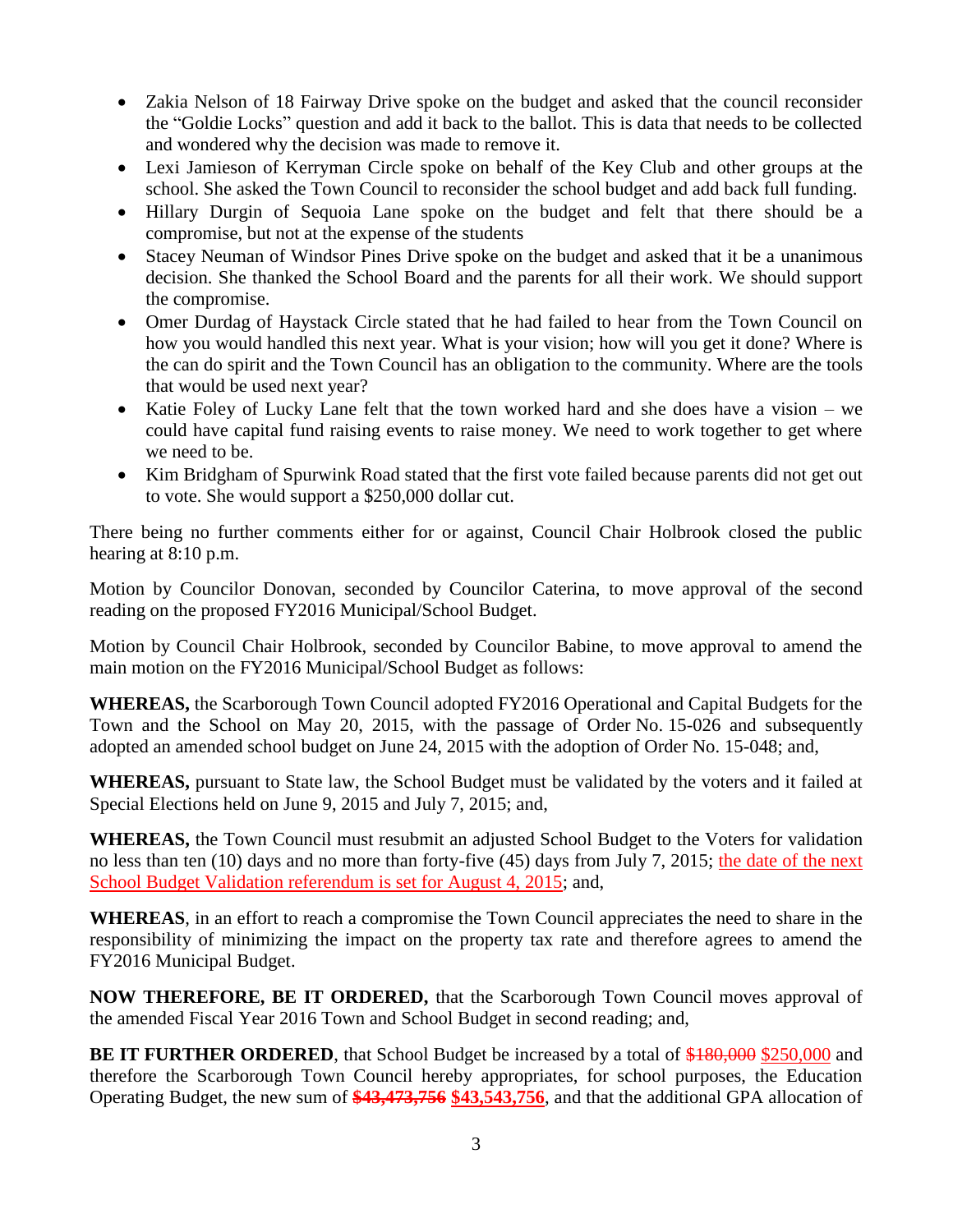\$884,891 be included as School revenue, resulting in the Town of Scarborough raising the sum of \$37,589,488 **\$37,659,488**, as the local share for the Education Operating Budget.

**BE IT FURTHER ORDERED**, that the Town Budget is hereby amended to include an additional \$200,000 in Excise Tax Revenue and to reduce Town appropriations by \$180,000, details of specific cuts to be recommended by the Town Manager and approved by the Finance Committee, for a new Operating Budget of **\$30,505,367**, resulting in the local share for the municipal budget, the sum of **\$17,391,450**.

**BE IT FURTHER ORDERED**, that the final result of these changes produces a new Total Net Budget of  $\frac{$57,760,277}{$57,830,277}$ , resulting in a projected property tax rate increase of 2.89%.

Vote on amendment: 7 Yeas.

Vote on Main Motion as Amended:

**WHEREAS,** the Scarborough Town Council adopted FY2016 Operational and Capital Budgets for the Town and the School on May 20, 2015, with the passage of Order No. 15-026 and subsequently adopted an amended school budget on June 24, 2015 with the adoption of Order No. 15-048; and,

**WHEREAS,** pursuant to State law, the School Budget must be validated by the voters and it failed at Special Elections held on June 9, 2015 and July 7, 2015; and,

**WHEREAS,** the Town Council must resubmit an adjusted School Budget to the Voters for validation no less than ten (10) days and no more than forty-five (45) days from July 7, 2015; the date of the next School Budget Validation referendum is set for August 4, 2015; and,

**WHEREAS**, in an effort to reach a compromise the Town Council appreciates the need to share in the responsibility of minimizing the impact on the property tax rate and therefore agrees to amend the FY2016 Municipal Budget.

**NOW THEREFORE, BE IT ORDERED,** that the Scarborough Town Council moves approval of the amended Fiscal Year 2016 Town and School Budget in second reading; and,

**BE IT FURTHER ORDERED**, that School Budget be increased by a total of \$250,000 and therefore the Scarborough Town Council hereby appropriates, for school purposes, the Education Operating Budget, the new sum of **\$43,543,756**, and that the additional GPA allocation of \$884,891 be included as School revenue, resulting in the Town of Scarborough raising the sum of **\$37,659,488**, as the local share for the Education Operating Budget.

**BE IT FURTHER ORDERED**, that the Town Budget is hereby amended to include an additional \$200,000 in Excise Tax Revenue and to reduce Town appropriations by \$180,000, details of specific cuts to be recommended by the Town Manager and approved by the Finance Committee, for a new Operating Budget of **\$30,505,367**, resulting in the local share for the municipal budget, the sum of **\$17,391,450**.

**BE IT FURTHER ORDERED**, that the final result of these changes produces a new Total Net Budget of **\$57,830,277**, resulting in a projected property tax rate increase of 2.9%.